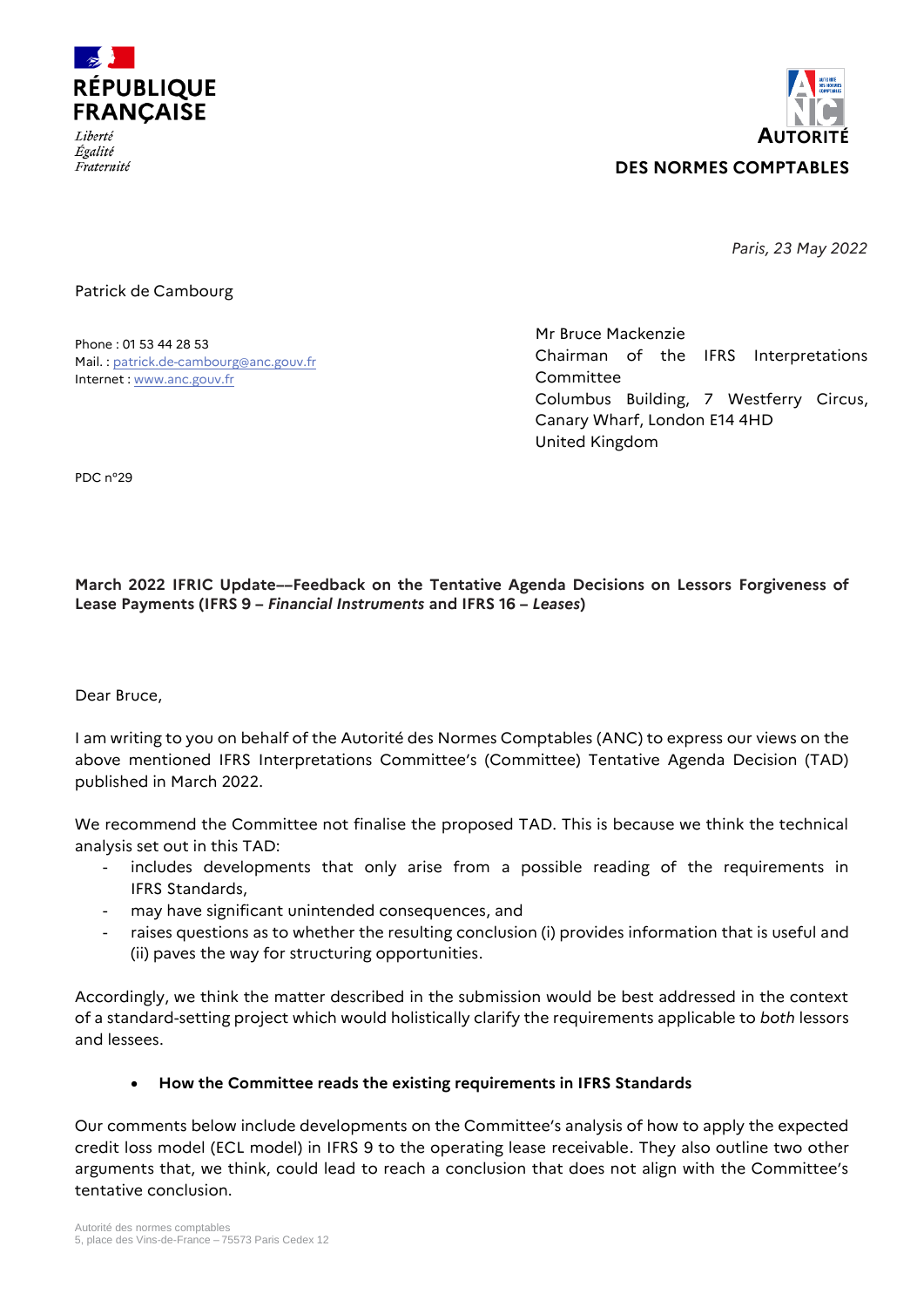### o *How to apply the ECL model in the fact pattern described in the submission and in other fact patterns*

We agree with the Committee's conclusion that an entity applies the impairment requirements in IFRS 9 and thus, the ECL model, to the operating lease receivable from the date on which the entity recognises that receivable.

That being said, we have reservations on the Committee's conclusion whereby '…*in the period before the rent concession is granted, the lessor measures expected credit losses on the operating lease receivable in a way that reflects an unbiased and probability-weighted amount determined by evaluating a range of possible outcomes (as required by paragraph 5.5.17 of IFRS 9), including considering its expectations of forgiving lease payments recognised as part of that receivable'* (emphasis added). We think the existing requirements in IFRS 9 may enable an entity to reach this conclusion––for the reasons set out in the TAD––but they also may enable to conclude otherwise. In our view, an entity may not consider its expectations of forgiving lease payments recognised as part of the receivable to measure ECLs when the forgiveness of lease payments does not relate to a credit event such as the lessee defaulting or being expected to default on the lease payments. We observe that Appendix A to IFRS 9 includes a definition for ECLs stating those are '*the weighted average of credit losses with the respective risks of a default occurring as the weights*' (emphasis added). We also note that the requirements in IFRS 9 are strongly interrelated to the notion of credit risk (for example the requirements in (i) paragraph 5.5.3 of IFRS 9 to measure the loss allowance for a financial instrument at an amount equal to the lifetime ECL if the *credit risk* on that financial instrument has increased significantly and (ii) paragraph B5.5.36 of IFRS 9 to consider the change in the *risk of default* occurring since initial recognition to determine whether an instrument's credit risk has increased significantly) as defined in Appendix A to IFRS 7 *Financial instruments: Disclosures<sup>1</sup>* . Applying this view, the measurement of ECLs would exclude concessions the lessor expects to grant for reasons other than the lessee's credit risk.

We understand that there has been a long standing debate among stakeholders as to whether to restrict the cash shortfalls used to measure ECLs on financial assets to those arising from the counterparty's credit situation (and thus, ignoring shortfalls arising from the entity's decision to waive cash flows for reasons other than credit risk). The TAD as drafted, inadvertently or not, concludes on that debate. This conclusion would apply to any financial asset to which the requirements in IFRS 9 apply, without having considered the possible unintended consequences––we question whether the TAD is an appropriate way forward to bring such a clarification. The analysis in the TAD might also affect requirements in IFRS 9 other than those related to impairment. In particular, we think this could also affect the reading of the requirements for the derecognition of financial assets in paragraphs 3.2.1–3.2.23 of IFRS 9––in particular those in paragraph 3.2.6 of IFRS 9 with regard to the transfer (or retention) of substantially all the risks and rewards of ownership of a financial asset (for example assessing whether future concessions that an entity expects to grant are part of an instrument's credit risk or dilution risk<sup>2</sup>).

Additionally, we think the Committee's analysis in this respect raises questions as to how to account for financial assets that an entity recognises applying other IFRS Standards but to which IFRS 9, in particular the impairment requirements in this Standard, apply. The TAD applies to an asset recognised applying the requirements in IFRS 16 but also subject to the derecognition and impairment requirements in IFRS 9. We specifically seek clarifications as to *whether*, and if so, *how* the proposed analysis would apply to receivables and contract assets that an entity recognises applying IFRS 15 *Revenue from Contracts with Customers* and to which IFRS 9 applies.

To illustrate our questions, assume that an entity in the context of an ongoing and established business relationship (i) has transferred the control of goods or services to a customer and has recognised a

<sup>1</sup> IFRS 7 defines credit risk as '*the risk that one party to a financial instrument will cause a financial loss for the other party by failing to discharge an obligation*'.

<sup>&</sup>lt;sup>2</sup> Also called dispute risk. This risk is generally excluded from the risks and rewards analysis.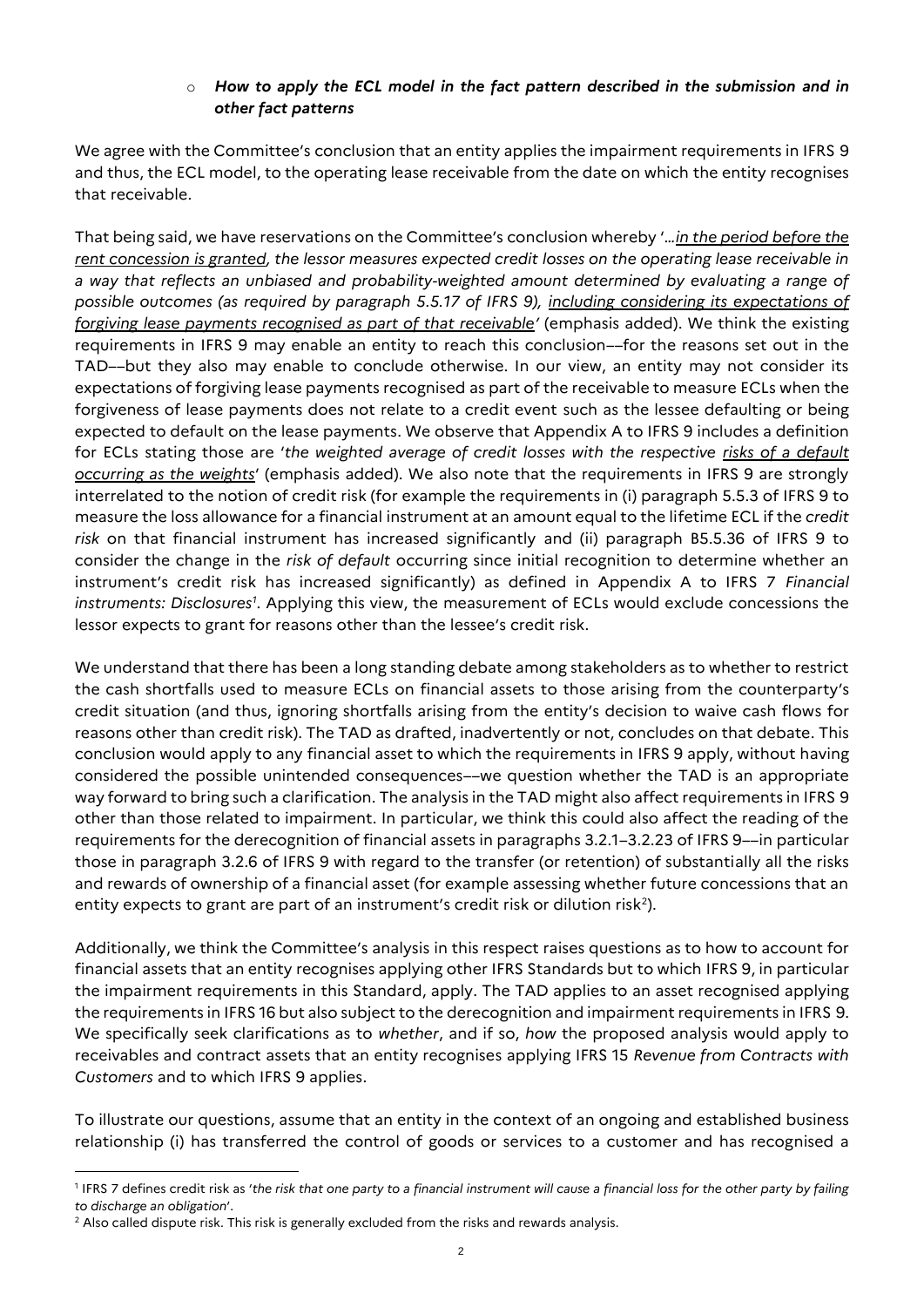receivable accordingly and (ii) expects subsequently to grant a price concession to the customer (for a reason other than the customer's credit risk). In those circumstances, entities currently apply the requirements in paragraphs 50–59 of IFRS 15 on variable consideration and adjust the transaction price to reflect this price concession and thus, reduce the amount of revenue recognised in profit or loss––as explained in paragraph BC194 of IFRS 15<sup>3</sup>, IFRS 15 distinguishes price concessions (which adjust the transaction price) and impairment losses (which do not adjust the transaction price) that are recognised to reflect the customers' credit risk. Entities do not apply the ECL model in IFRS 9 in the example above because the concession is granted for reasons other than the customer's credit risk. However, if the analysis set out in the TAD were to apply, entities would first apply the ECL requirements to the receivable, and then recognise an impairment loss (ECL loss allowance) ie an expense to reflect the price concession––this is because the analysis in the TAD, unlike IFRS 15, does not distinguish a price concession and impairment losses. Some could arguably ask why a different approach should prevail when applying the requirements to IFRS 16 in similar circumstances. Without further clarification in this respect, concerns exist that the analysis in the TAD could be applied to situations other than those described in the submission and thus, could have unintended consequences.

Accordingly, we recommend the Committee not finalise the TAD, or at least, not in its current form. If the Committee were to proceed with the TAD, we suggest the description of the fact pattern be amended to restrict the fact pattern to a situation in which the rent concession is granted because of the lessees' credit situation––all stakeholders would at minimum agree on the Committee's conclusion on such a fact pattern.

As a final note, we remind that the IASB (Board) decided to begin the *Post Implementation Review of IFRS 9––Impairment* (PIR) in the second half of 2022. This PIR may shed light on how the interaction between IFRS 9 and other IFRS Standards works in practice. Consequently, it may be helpful to defer this matter to the PIR or to await the end of the PIR to conclude.

# o *Viewing the forgiveness of lease payments as a lease incentive*

The Committee did not investigate in the TAD whether the forgiveness of lease payments would qualify as a lease incentive. If so, an entity would recognise the effect of the rent concession over of the lease term. We observe that paragraphs 44-45 of  $\frac{1}{2}$  [Agenda Paper 4](https://www.ifrs.org/content/dam/ifrs/meetings/2022/march/ifric/ap04-rent-concessions.pdf) for the March 2022 Committee meeting (March 2022 paper) reject this view contending that the forgiveness does not meet the definition of lease incentives in Appendix A to IFRS 16<sup>4</sup> .

We think the definition of lease incentives in IFRS 16 should not be interpreted narrowly to only capture payments in cash. In our view, lease incentives may include 'notional payments' made by the lessor to the lessee that are settled *net* in the lease payments––such payments reduce the amounts owed by the lessee but involve no formal cash outflow from the lessor. We would question the relevance of the requirements in IFRS 16 if that Standard were to distinguish––and thus, to specify differing accounting requirements for––incentives settled in cash from those that are settled net. This would also not align with how a lessor would account, at the lease commencement date, for rent-free periods which, in substance, are lease incentives.

Absent any reference in the definition of lease incentives as to how the payment should be settled, we think the Committee cannot reject the view whereby an entity may account for the rent concession as

 $\overline{a}$ 

<sup>3</sup> Paragraph BC194 of IFRS 15 states that '*the boards observed that in some cases it may be difficult to determine whether the entity has implicitly offered a price concession or whether the entity has chosen to accept the risk of default by the customer of the contractually agreed-upon consideration (ie customer credit risk). The boards noted that an entity should use judgement and consider all relevant facts and circumstances in making that determination. The boards observed that this judgement was being applied under previous revenue recognition requirements. Consequently, the boards decided not to develop detailed requirements for differentiating between a price concession and impairment losses'.*

<sup>4</sup> IFRS 16 defines lease incentives as '*payments made by a lessor to a lessee associated with a lease, or the reimbursement or assumption by a lessor of costs of a lessee*'.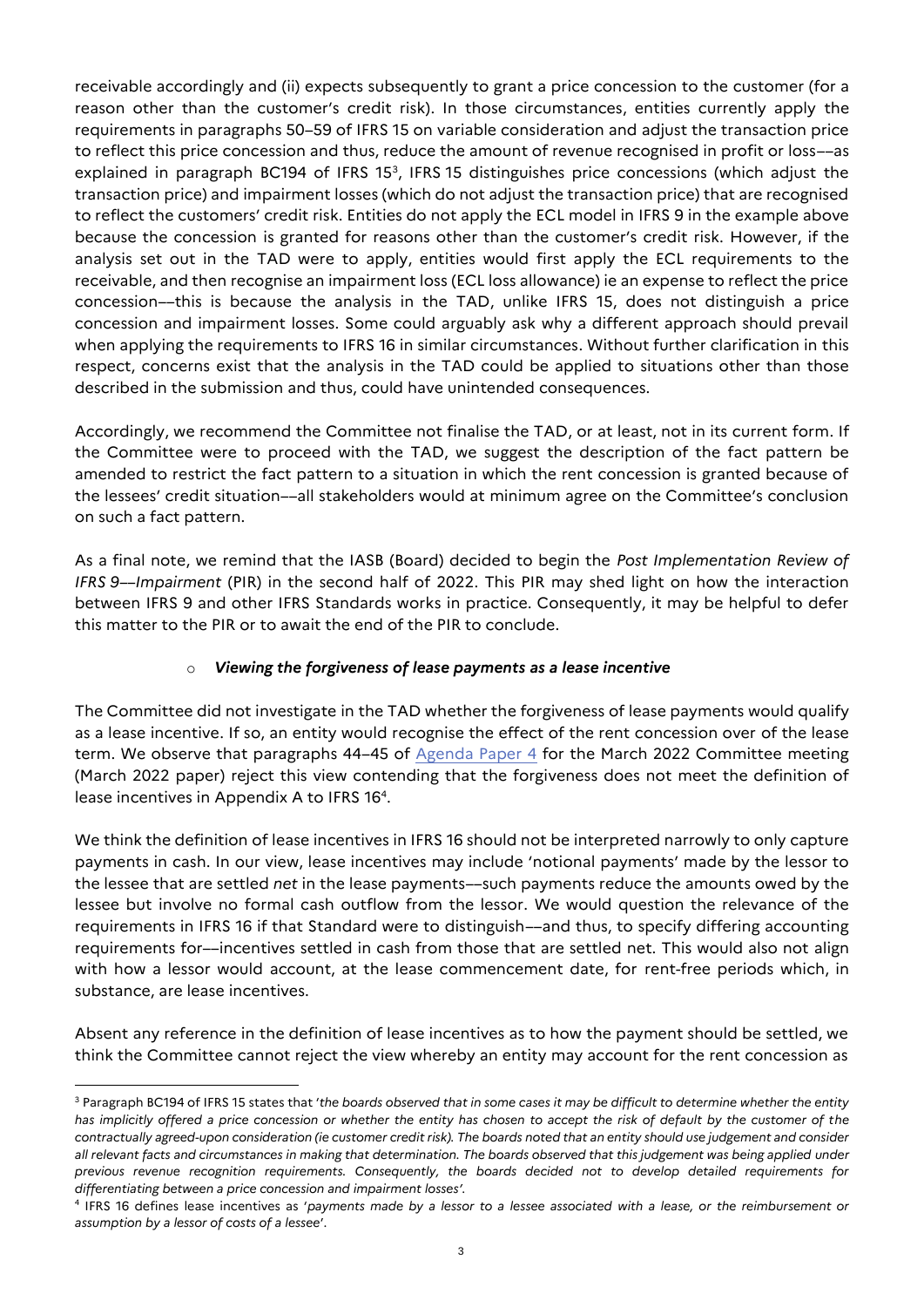a lease incentive––this is paving the way for an accounting that does not align with the conclusion in the TAD.

Our above-described view also aligns with the requirements in SIC Interpretation 15 *Operating Leases–– Incentives<sup>5</sup>* . Forgiving lease payments is, in substance, equivalent to a rent free (or reduced rent) period. SIC Interpretation 15 considered rent fee periods as incentives. We acknowledge that IFRS 16 superseded this Interpretation. However, we think the reading of that Interpretation can usefully inform the understanding of lease incentives in IFRS 16 because paragraph BC65 of IFRS 16 includes the Board's observation that '…*IFRS 16 substantially carries forward the lessor accounting requirements in IAS 17, with the exception of the definition of a lease…, initial direct costs… and lessor disclosures…*'. Absent any statement indicating otherwise, we presume that IFRS 16 substantially carried forward the requirements in IAS 17 (and its related SIC Interpretations) with regard to the definition of incentives.

# o *The lack of definition for 'accrued lease payments' in IFRS 16*

The TAD explains that paragraph 87 of IFRS 16 requires a lessor to consider any prepaid or accrued lease payments relating to the original lease as part of the lease payments for the new lease. The TAD goes on and says that the Committee observed that lease payments due from the lessee that the lessor has recognised as an operating lease receivable (to which the derecognition and impairment requirements in IFRS 9 apply) are *not* accrued lease payments.

We observe that (i) paragraph 87 of IFRS 16 does not distinguish 'lease receivables' and 'accrued lease payments' (it solely refers to 'prepaid or accrued lease payments') and (ii) IFRS 16 does not define 'accrued lease payments'. Accordingly, an alternative view exists whereby, in the fact pattern described in the submission, all unpaid amounts relating to revenue recognised before the contract's modification date, and thus the operating lease receivable, can be part of 'accrued lease payments'––those unpaid amounts accrued as part of the lease, noting they are often part of the negotiations between to the lessor and the lessee to determine the revised terms and conditions of the lease. Absent any clear requirements in this respect, we think the Committee's analysis is only one possible reading of the requirements in IFRS 16.

 **The relevance of the requirements in IFRS 9 and IFRS 16 in the TAD and the risk of structuring opportunities**

# o *Applying the analysis in the TAD to more prevalent situations than the fact pattern described in the submission*

The TAD discusses a fact pattern in which the rent concession is one for which the only change to the lease contract is the lessor's forgiveness of lease payments due from the lessee under that contract. In other words, the lessor waives some lease payments without negotiating other changes to the lease. In our view, this fact pattern is less common than the circumstances in which the forgiveness of lease payments is made alongside other changes to the lease (for example, lease term's extension, modifications to the future lease payments, etc.). We seek clarifications as to whether the analysis set out in the TAD would also be applicable to those fact patterns––it would be helpful if this could be further clarified given the prevalence of those other fact patterns.

Applying the analysis set out in the TAD, the lessor would (i) first apply the ECL requirements in IFRS 9 to any operating receivable recognised as part of the lease until the modification is agreed, (ii) then apply the derecognition requirements in IFRS 9 to the receivable on the date the rent concession is granted and (iii) the lease modification requirements in IFRS 16 to future lease payments.

<sup>5</sup> SIC 15 Interpretation 15 was an interpretation of IAS 17 *Leases*.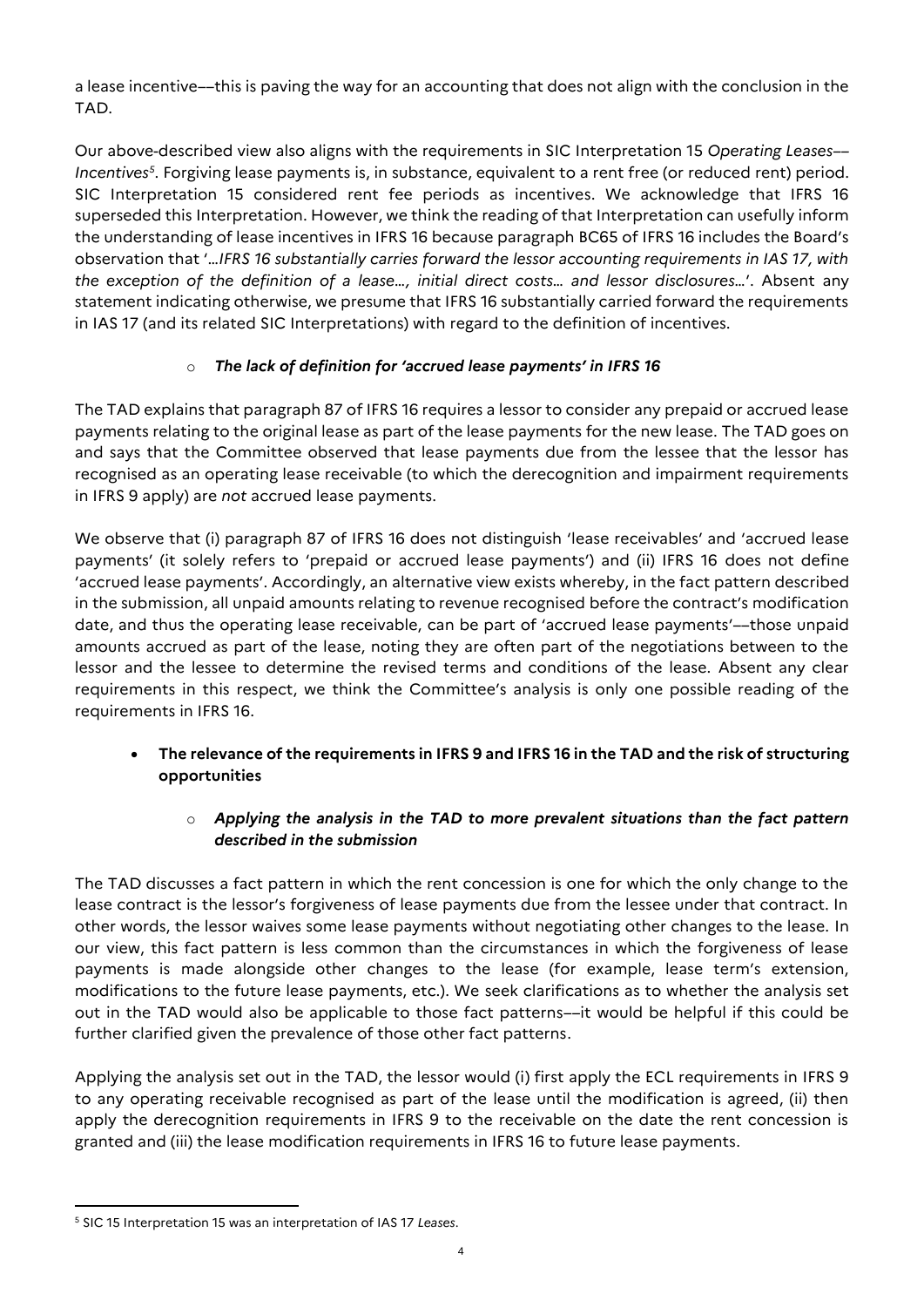We question whether the analysis, if transferable to the fact patterns described above, would provide useful information in all those circumstances. Let's assume that (i) a lessor waives the payment of rent that became receivable until the lease modification is agreed and (ii) the lessor and the lessee agree to increase the future lease payment by the same amount than the one of the waived receivables (ignoring the effect of passage of time). In this case, the lessor would recognise an ECL impairment loss on the amount receivable before the modification date --this receivable having been recognised together with income––and would recognise exactly the same amount as income over the new lease term as part of the rents dues afterwards. Over time, the lessor would have recognised that amount twice as income. We are unsure of this resulting in useful information. Applying the lease modification requirements in paragraph 87 of IFRS 16 may provide more useful information.

### o *The relevance of the requirements in IFRS Standards to the fact pattern described in the submission*

On the basis of its analysis of the requirements in IFRS 9 and IFRS 16, TAD results in outlining differing accounting requirements for:

- amounts contractually due but not paid (which the lessor had recognised as an operating lease receivable). An entity applies the ECL requirements and derecognition requirements in IFRS 9 to those amounts. It recognises them as *expense* in profit or loss when it grants the rent concession.
- amounts that are not yet contractually due (or future lease payments under the lease). The lease modification requirements in paragraph 87 of IFRS 16 apply to those payments, thus resulting in those amounts being recognised as *reduction of income* over the new lease term.

We question whether having differing recognition and presentation outcomes for those two types of amounts provides useful information. In substance, the lessor grants a rent concession to the lessee and allocates part of that concession on amounts contractually due. We think this allocation does not, itself, fundamentally change the nature of the underlying transaction.

Let's assume a lessee makes quarterly prepayments for rents due under a lease. The lessee stops making the payments for one quarter. The lessor has a receivable for the amounts outstanding. The lessor and lessee enter into negotiations. Further to the negotiations, the lessor releases the lessee from its obligation to pay an amount equivalent of three month-rents. The parties have here some leeway with regard to the allocation of the corresponding forgiveness––ie whether it settles the existing receivable or reduces future lease payments––and by doing so, to achieve differing accounting outcomes (whereas the substance of the agreement is not so different, if different at all). The lessee resumes payments. There are differing ways of allocating that forgiveness of lease payments which, each, result in differing accounting outcomes––ie allocating the forgiveness to (i) the receivable (and then impairing that receivable), or (ii) the future lease payments (and then recognising the forgiven amount as a reduction of future income over the new lease term), or (iii) the receivable and future lease payments together.

Accordingly, we think that treating a rent concession on a lease receivable differently from a rent concession on future lease payments inevitably risks paving the way for structuring opportunities to recognise and present differently rent concessions that have the same economic substance. As illustrated in the example above, this is detrimental to comparability and risks creating opportunities for earnings management.

In practice, negotiations between a lessor and a lessee to amend a lease contract may also take time. In the example above, the negotiations may continue between the parties to such an extent than several quarters in a row may be unpaid, thus making the allocation of the forgiveness even more crucial.

The length of the negotiations between the lessor and the lessee to agree on a lease modification (including a rent concession), the allocation of that concession, the existence and amounts of lease payments already made at the modification date are possible inputs to create, wittingly or unwittingly,